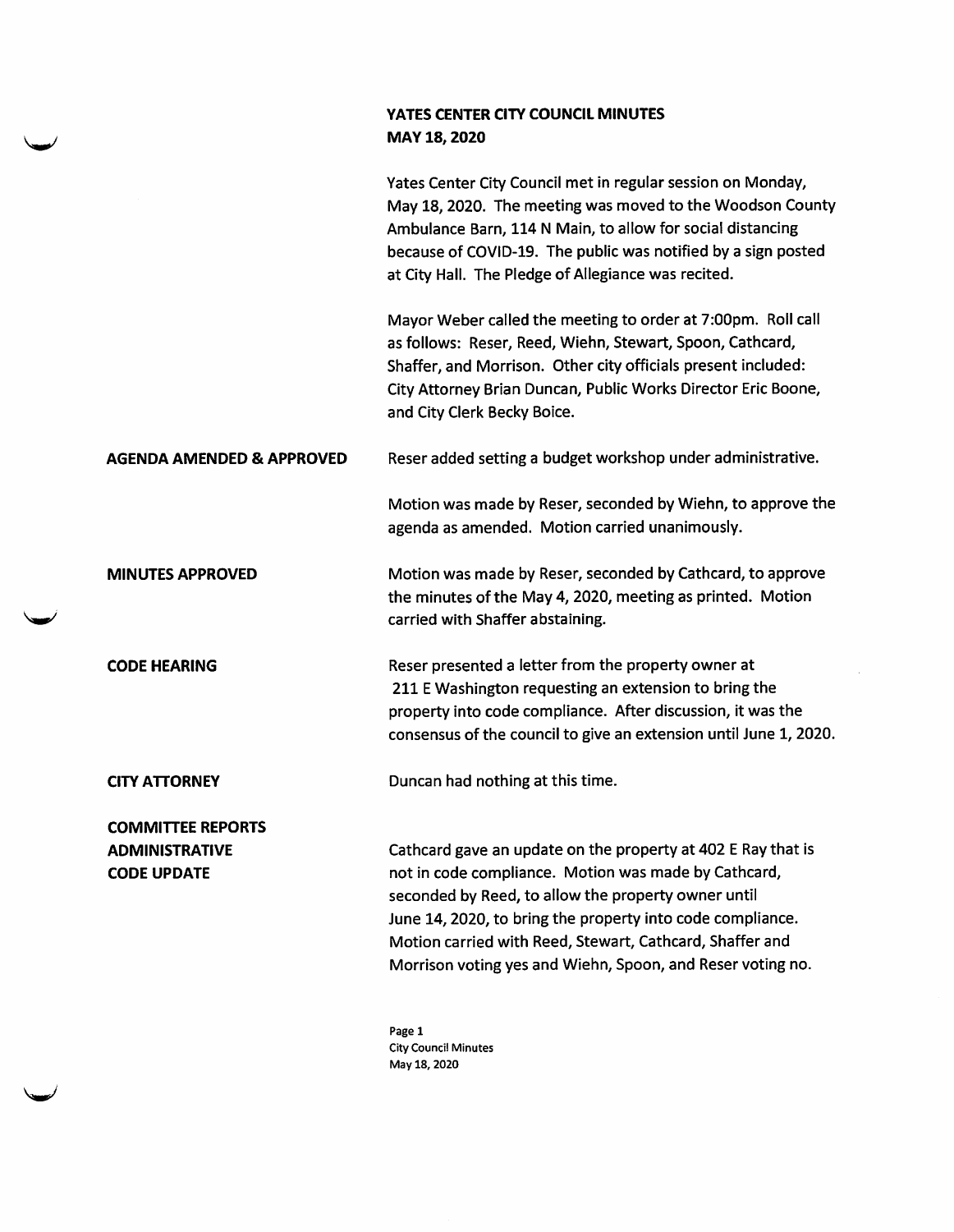| 2019 AUDIT                   | Motion was made by Reser, seconded by Spoon, to accept the<br>2019 audit as previously presented. Motion carried<br>unanimously.                                                                                                                                                                                                                                                                                                                                                                                                                                                                                         |
|------------------------------|--------------------------------------------------------------------------------------------------------------------------------------------------------------------------------------------------------------------------------------------------------------------------------------------------------------------------------------------------------------------------------------------------------------------------------------------------------------------------------------------------------------------------------------------------------------------------------------------------------------------------|
| <b>CITY HALL KITCHEN</b>     | Reser updated council that they would be making<br>recommendations on repairs to the kitchen at city hall that<br>was damaged from a leaking water heater, as soon as the<br>options were narrowed down by the committee.                                                                                                                                                                                                                                                                                                                                                                                                |
| <b>CHAMBER UPDATE</b>        | Wiehn updated council on the postponement of Yates Center<br>Days due to COVID-19.                                                                                                                                                                                                                                                                                                                                                                                                                                                                                                                                       |
| <b>CDBG-CV</b>               | A public hearing was set for Wednesday, May 27, 2020, at<br>7:00pm, at the Woodson County Ambulance Barn, 114 N Main,<br>for the purpose of considering an application to be submitted<br>to the Kansas Department of Commerce for Small Cities<br>Community Development Block Grant funds under the CDBG-CV<br>category. The specific project application to be discussed is for<br>Economic Development and Micro Grants within the city limits<br>of Yates Center. The maximum amount of the grant request<br>will be for \$300,000.00 for business assistance. No matching<br>funds from the City would be required. |
| PRIVATE POOL REGULATIONS     | Discussion was held on current zoning regulations for private<br>pools. Motion was made by Reser, seconded by Spoon, to<br>remove Article 27, Section 27-109 (E) (2) (e) from the zoning<br>regulations; requiring the pool have a protective enclosure and<br>locked gates when not tended by a qualified and responsible<br>person. Motion carried with Stewart voting no.<br>It was the consensus of the council to enforce Article 27,<br>Section 27-108 (2) (a) from the zoning regulations; not allowing<br>a pool to be placed in the front yard of a property.                                                   |
| <b>ORDINANCE NUMBER 1130</b> | Duncan presented Ordinance Number 1130 for approval; AN<br>ORDINANCE AMENDING CHAPTER II, ARTICLE 2, ADDING<br>SECTION 2-209 TO THE CODE OF THE CITY OF YATES CENTER,<br>PICKETING OF ANIMALS.                                                                                                                                                                                                                                                                                                                                                                                                                           |
|                              | Page 2<br><b>City Council Minutes</b><br>May 18, 2020                                                                                                                                                                                                                                                                                                                                                                                                                                                                                                                                                                    |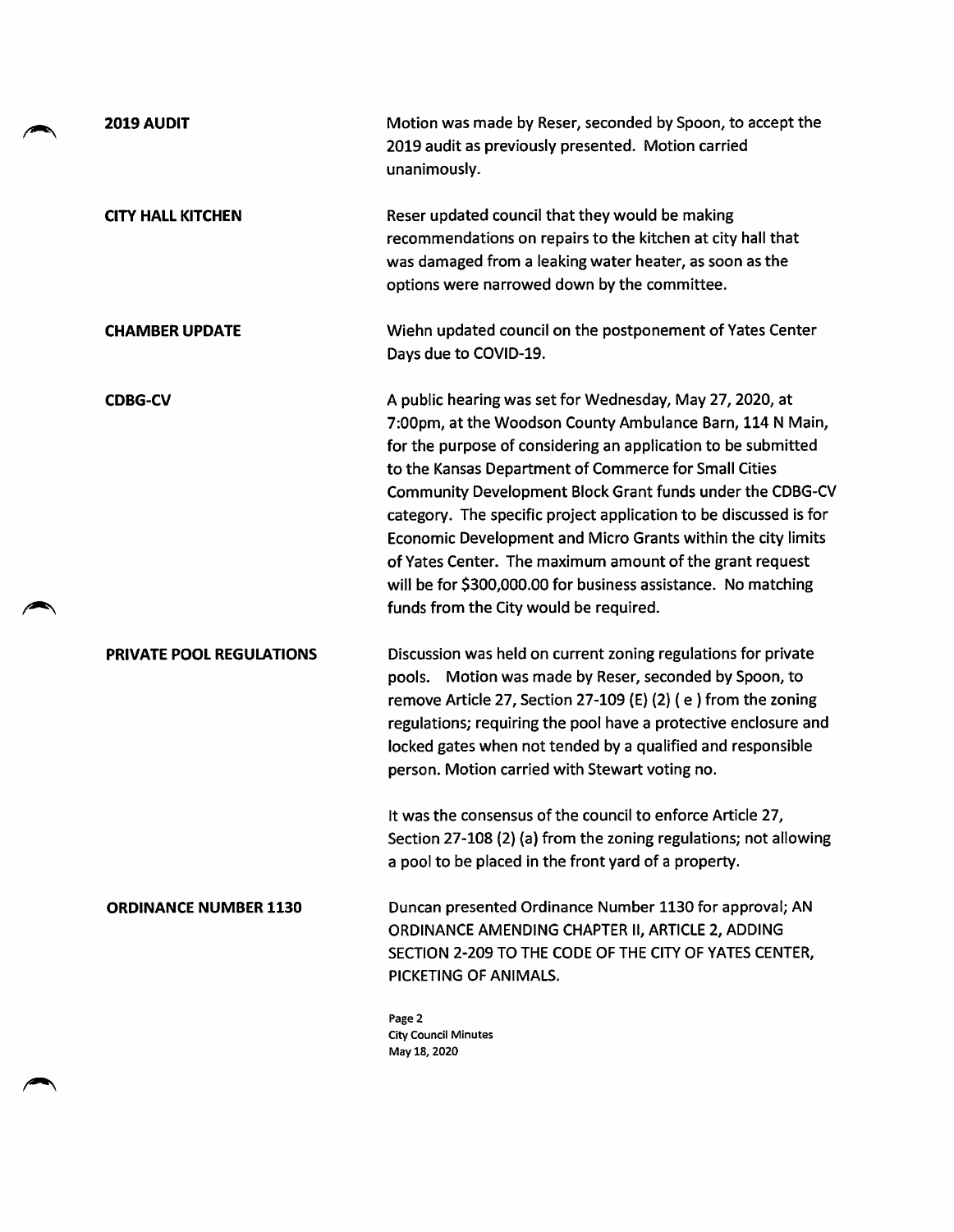|                                            | Motion was made by Reser, seconded by Spoon, to adopt<br>Ordinance Number 1130 as presented. Motion carried with<br>Cathcard voting no.                                                                                         |
|--------------------------------------------|---------------------------------------------------------------------------------------------------------------------------------------------------------------------------------------------------------------------------------|
| <b>ORDINANCE NUMBER 1131</b>               | Duncan presented Ordinance Number 1131 for approval;<br>AN ORDINANCE AMENDING CHAPTER 11, ARTICLE 1, ADDING<br>SECTION 2-122 TO THE CODE OF THE CITY OF YATES CENTER,<br><b>CONTAINMENT OF CHICKENS WITHIN CITY LIMITS.</b>     |
|                                            | Motion was made by Reser, seconded by Wiehn, to adopt<br>Ordinance Number 1131 as presented. Motion carried<br>unanimously.                                                                                                     |
| <b>ORDINANCE NUMBER 1132</b>               | Duncan presented Ordinance Number 1132 for approval;<br>AN ORDINANCE AMENDING CHAPER II, ARTICLE 1, ADDING<br>SECTION 2-123 TO THE CODE OF THE CITY OF YATES CENTER,<br><b>KEEPING OF BEES.</b>                                 |
|                                            | Motion was made by Reser, seconded by Wiehn, to adopt<br>Ordinance Number 1132 as presented. Motion carried<br>unanimously.                                                                                                     |
| <b>BUDGET WORKSHOP</b>                     | A budget workshop was set for Monday, June 8, 2020, at<br>6:00pm, at the Woodson County Ambulance Barn,<br>114 N Main.                                                                                                          |
| <b>SAFETY</b><br><b>TICKETS/DIVERSIONS</b> | Cathcard requested the police department be allowed to write<br>tickets through municipal court instead of district court for<br>certain jailable offenses and to allow a diversion program to be<br>set up for these offenses. |
|                                            | Motion was made by Cathcard, seconded by Shaffer, to allow<br>the request upon the reopening of the Woodson County Jail.<br>Motion carried unanimously.                                                                         |
| <b>ORDINANCE NUMBER 1133</b>               | Duncan presented Ordinance Number 1133 for approval;<br>AN ORDINANCE REPEALING CHAPTER 14, ARTICLE 2,<br>SECTION 14-205 REGARDING PARKING AROUND DOWNTOWN<br>SQUARE OF CITY.                                                    |
|                                            | Page 3<br><b>City Council Minutes</b><br>May 18, 2020                                                                                                                                                                           |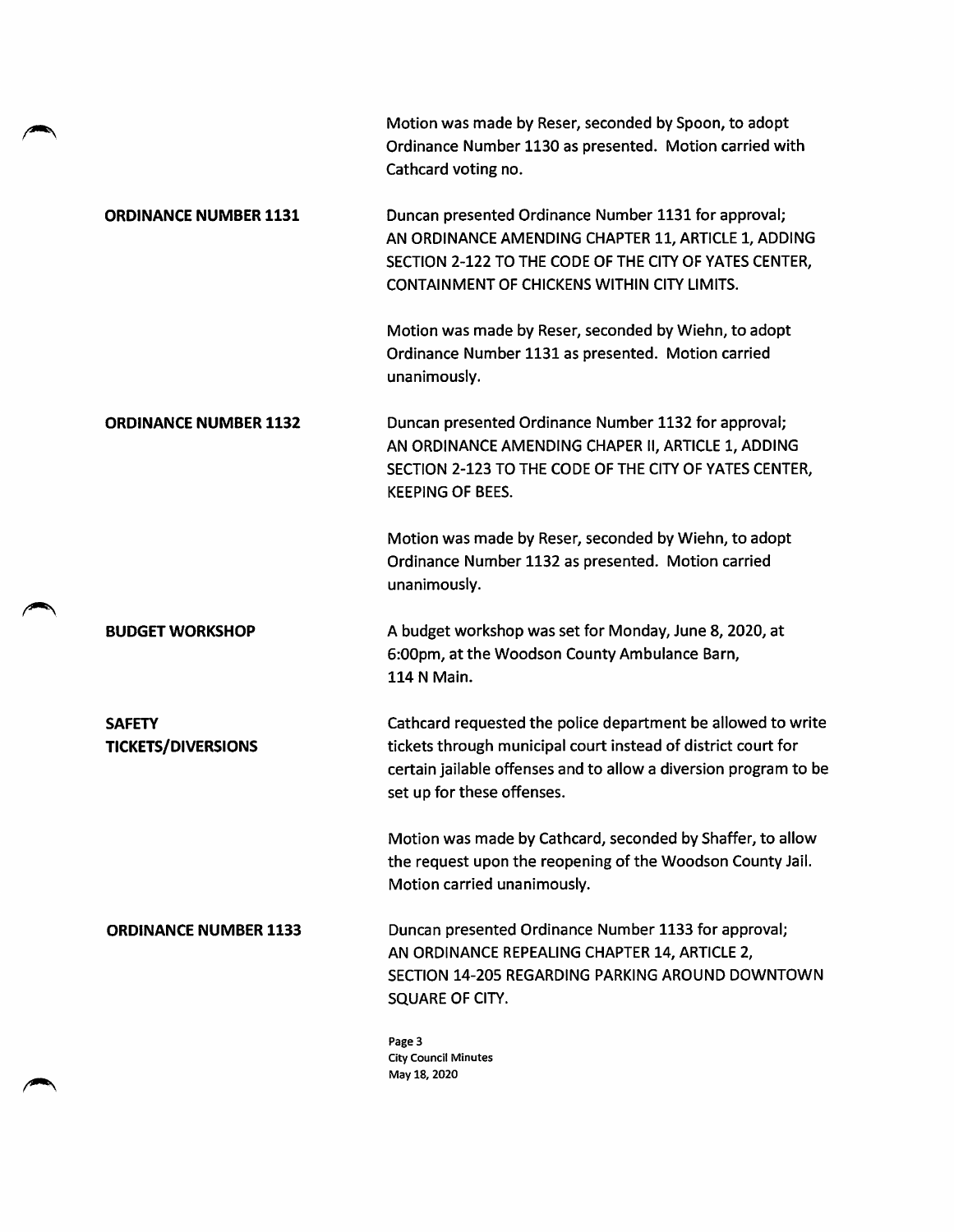|                                                                  | Motion was made by Cathcard, seconded by Shaffer, to adopt<br>Ordinance Number 1133 as presented. Motion carried<br>unanimously.                                                                                                             |
|------------------------------------------------------------------|----------------------------------------------------------------------------------------------------------------------------------------------------------------------------------------------------------------------------------------------|
| <b>BURN PERMITS</b>                                              | Discussion was held on changing the city three-day burning<br>permit to an annual permit. Motion was made by Cathcard,<br>seconded by Reed, to have Duncan prepare an ordinance for<br>an annual burning permit. Motion carried unanimously. |
| <b>PUBLIC WORKS</b><br><b>SELL ZIPPER</b>                        | Motion was made by Spoon, seconded by Shaffer, to allow<br>Boone to sell the asphalt zipper. Motion carried unanimously.                                                                                                                     |
| <b>BOX CULVERTS</b><br><b>WAIVE BID POLICY</b>                   | Motion was made by Spoon, seconded by Shaffer, to waive the<br>bid policy and work with Wilson & Company on getting a cost<br>estimate for two box culvert projects. Motion carried<br>unanimously.                                          |
| <b>WATER TOWER PROJECT</b>                                       | After discussion, Spoon removed asking for permission for an<br>updated engineer estimate for the water tower project from<br>the agenda.                                                                                                    |
| <b>ORDINANCE NUMBER 1134</b>                                     | Duncan presented Ordinance Number 1134 for approval; AN<br>ORDINANCE AMENDING ORDINANCE NUMBER 1036<br>REGARDING SNOW ROUTES AND PARKING DURING BUSINESS<br>HOURS ON THE SQUARE AND FOR ONE BLOCK IN EVERY<br>DIRECTION.                     |
|                                                                  | Motion was made by Spoon, seconded by Wiehn, to adopt<br>Ordinance Number 1134 as presented. Motion carried<br>unanimously.                                                                                                                  |
| <b>PARKS &amp; PUBLIC LANDS</b><br><b>S OWL LAKE DAM REPAIRS</b> | Boone gave a brief update on possible repairs needed on the<br>dam at South Owl Lake. He hoped to have more information<br>at the next meeting.                                                                                              |
| <b>MAYOR COMMENTS</b>                                            | Weber appointed Teri Black to the Yates Center Library Board.                                                                                                                                                                                |
| <b>BLACK - LIBRARY BD</b>                                        | Motion was made by Reser, seconded by Reed, to approve the<br>appointment of Teri Black to the Yates Center Library Board.<br>Motion carried with Wiehn abstaining.                                                                          |
|                                                                  | Page 4<br><b>City Council Minutes</b><br>May 18, 2020                                                                                                                                                                                        |